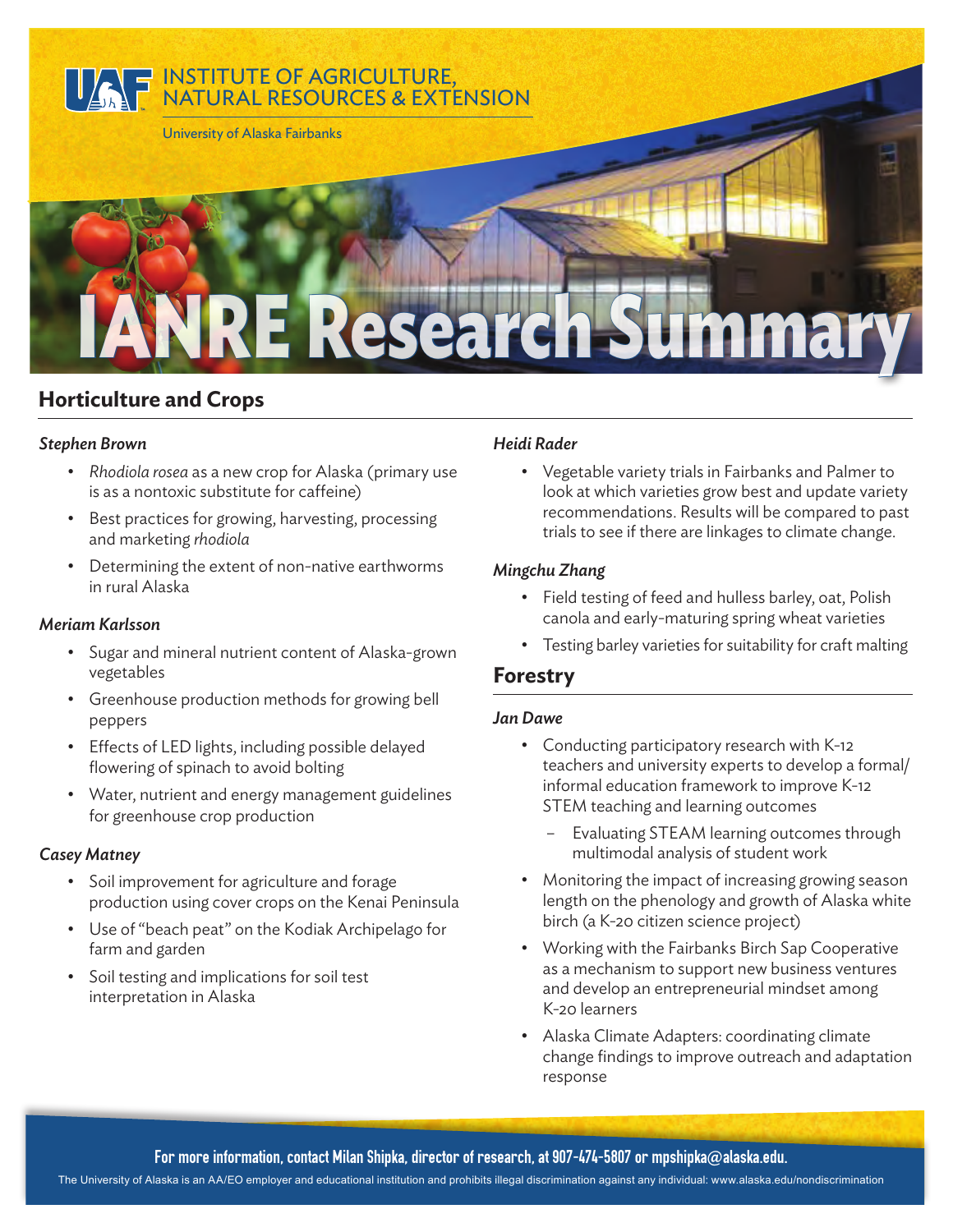

## **Forestry (continued)**

#### *Glenn Juday (professor emeritus)*

- Climate sensitivity and growth measurements of major Alaska tree species
- Monitoring forest health, survival and growth in the Bonanza Creek Experiment Forest
- Interaction of science, faith and the environment

#### *Miho Morimoto*

• Developing protocols for estimating biomass and inventorying forests through the use of UAV photogrammetry and LIDAR, which is less expensive and more flexible than other methods

#### *Jessie Young-Robertson*

• Monitoring boreal forest tree growth, water use and water content that will be correlated to climate change. These studies document the response of the boreal forest to the environment, including changes in water availability and warming.

## *Dave Valentine*

• Developing projects to examine environmental constraints on tree growth, ecosystem function and soil development in several boreal forest stands. An integrated database will be developed to track soil and carbon dynamics of the University Forest.

# **Animal Management/Meat Production**

## *Greg Finstad*

• Evaluating practices for field slaughter of reindeer that produces a high-quality and hygienic end product and collaborating with producers to help adopt these practices in a uniform processing protocol

#### *Milan Shipka*

• Biologic changes in reindeer as result of a hormonal treatment to reduce aggressive rutting behavior and loss of weight, and the effects the treatment has on semen quality and breeding behavior

# **Ecosystem Management and Climate Change**

#### *Gino Graziano*

- Invasive species management strategies with an emphasis on invasive Prunus species and the impacts of management to site restoration
- Herbicide fate following invasive species management and direct treatments to minimize impacts of herbicides in the environment
- Weed management strategies for the production of certified weed-free straw

## *Debu Misra, Institute of Northern Engineering/AFES*

• Developing a methodology for using non-Newtonian fluids for effective remediation of adsorbed contaminants in soil and sediments under different thermal flow regimes

## *Elena Sparrow*

- GLOBE (Global Learning and Observations to Benefit the Environment) observation and measurement protocols and learning activities to engage students in environmental/earth system science investigations
- Arctic and Earth SIGNs braids Western (GLOBE and NASA resources) and indigenous science to work with educators, community members and youth in climate change education and address local climate change issues through stewardship projects in their communities
- Arctic Harvest: Public Participation in Scientific Research or Winterberry citizen science project in which UAF scientists and community volunteers investigate how shifting seasons affect the fate of subsistence berries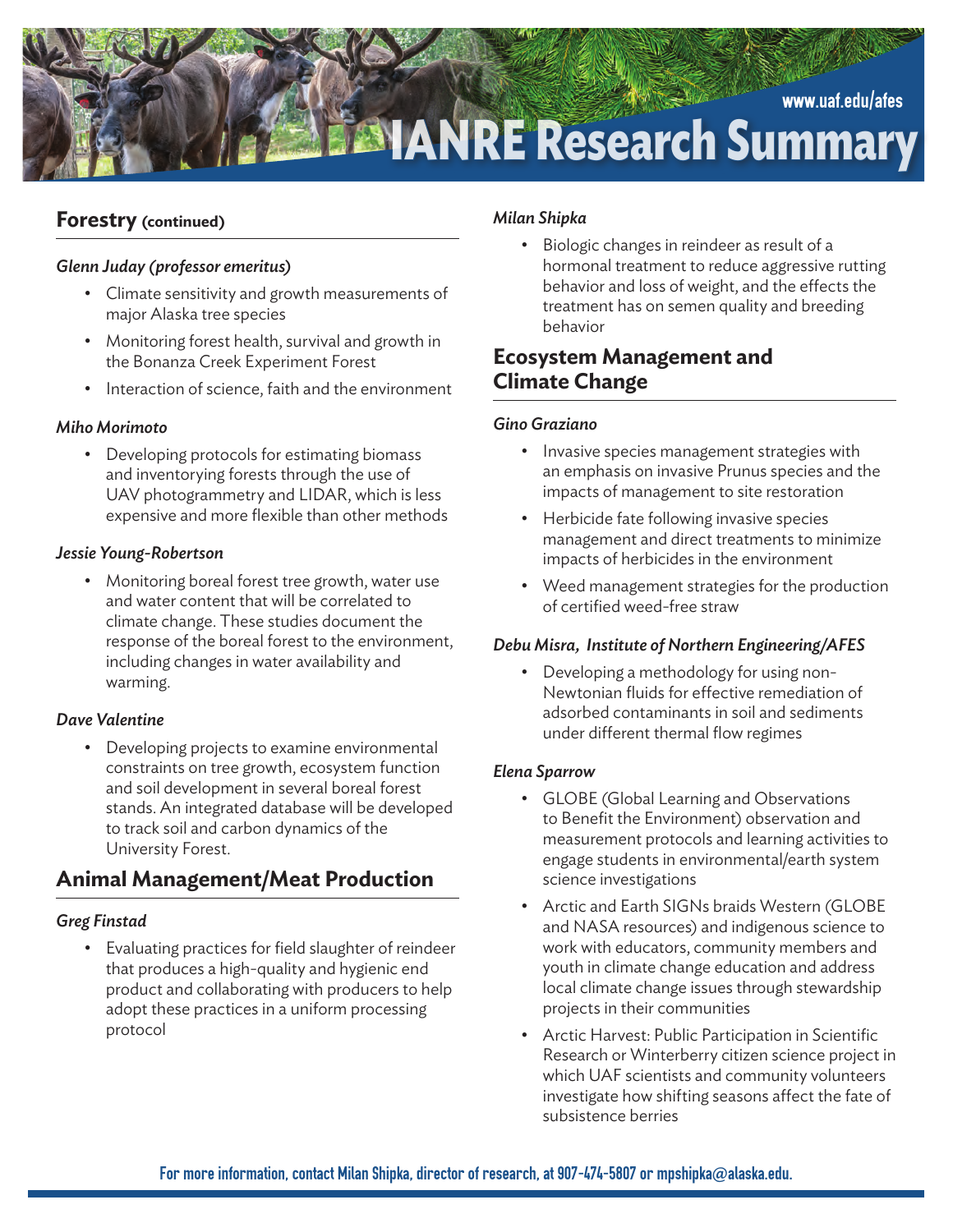

## **Ecosystem Management and Climate Change (continued)**

#### *Sarah Trainor*

- Climate adaptation planning, including best practices, barriers to both planning and implementation, needs assessment and building capacity for tribal training
- Best practices for partnerships between scientists and practitioners, specifically in relation to wildfire management and climate change in Alaska

# **Community, Family and Youth Development**

#### *Mara Bacsujlaky*

- Identify culturally responsive 4-H programming for Alaska Native and other youth in remote rural and urban Alaska
- Develop and deliver life skills programming for youth aging out of the Alaska state foster system and youth incarcerated at the Fairbanks Youth Facility
- Develop program design and delivery focusing on engaging youth as active participants in bringing about positive change in themselves, their families and their communities
- Develop and implement indoor gardening projects in Alaska schools in conjunction with Alaska Agriculture in the Classroom, the Fairbanks Soil and Water Conservation District and other community partners

#### *Candi Dierenfield*

- Provide training and support for 4-H Military Partnerships (Alaska and OCONUS Air Force; OCONUS means outside the contiguous U.S.)
- Develop and deliver 4-H life skills development through the National Mentoring Project, a 4-H mentorship program

# **Human Impacts on the Environment**

#### *Pete Fix*

• Examining the relationship between management actions and the attainment of desired recreation benefits. Research will also look at how management decisions might affect change at the community level. Goals are increased effectiveness of recreation management and enhanced beneficial outcomes to individuals and communities.

## **Energy**

#### *Art Nash*

- Radon test value distributions from the last quarter century in Alaska
- Biochar optimization and viability
- Greenhouse thermal mass heating
- Tribal healthy homes

## *Daisy Huang, Institute of Northern Engineering/AFES*

- Feasibility of using local biomass feedstock for generation of electricity and heat in islanded microgrid Arctic settings
- Evaluating existing feedstocks and technologies for small-scale use